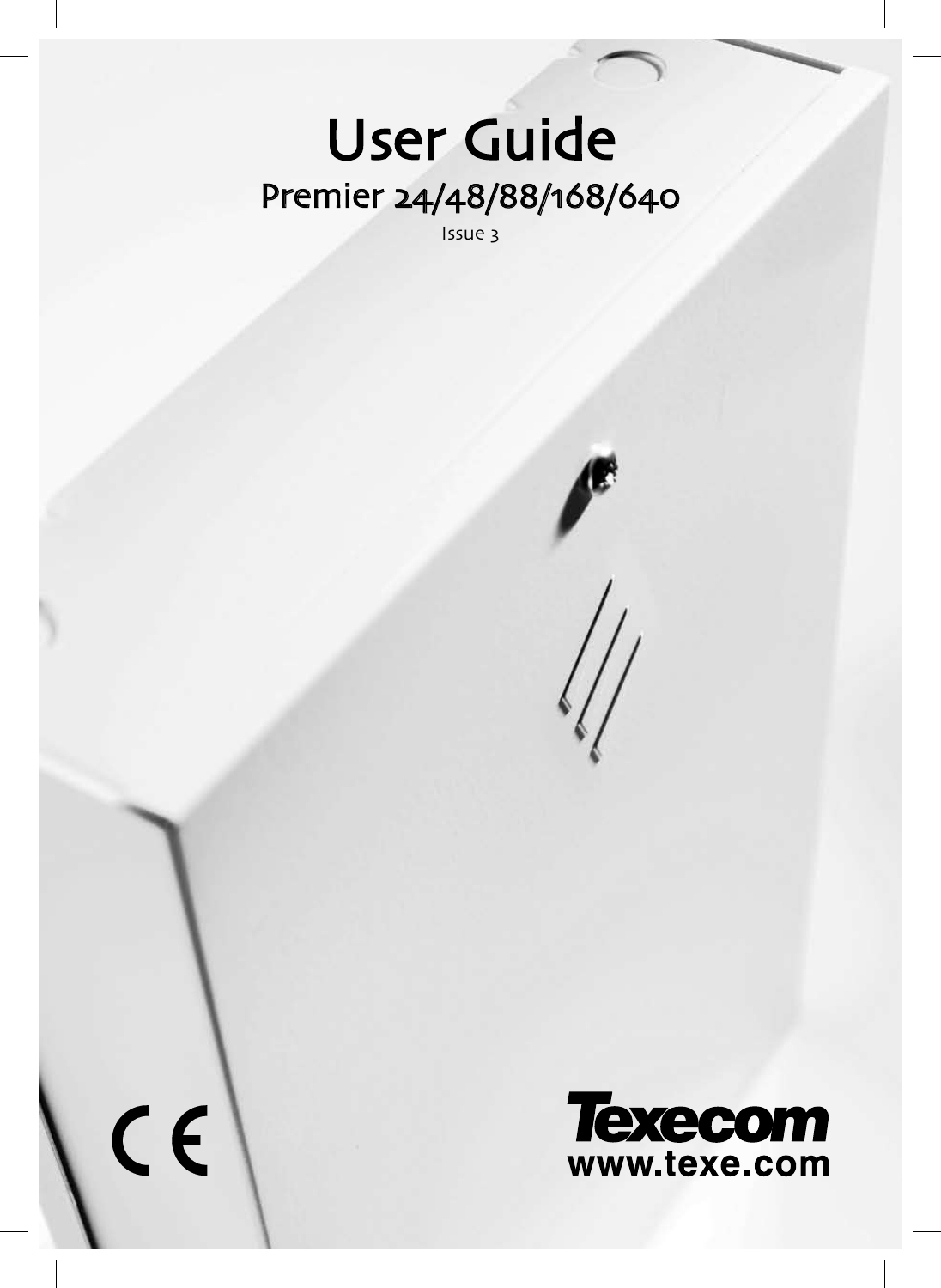# 1. Overview

# Introduction

Users of the alarm system will be assigned a unique 4, 5 or 6 digit User code. User codes are used to arm and disarm the system. Some User codes can also access additional options such as, system tests and omitting zones.

Keypads will be installed throughout the premises, usually one at each entry/exit door. The keypads are used to perform all of the system operations i.e. Arming, Disarming etc. Most User codes can be used at any keypad on the system. However, Local Users will only be able to use certain keypads on the system.

### The Emergency Keys

In case of emergency, the alarm system can provide three immediate emergency alarms by pressing and holding two specific keys for two seconds.



The emergency keys can be enabled/disabled for each keypad on the system.

The Panic alarm can be programmed for either audible or silent operation.

The Panic alarm can be programmed for either instant or delayed operation.

| <b>Emergency Alarm</b> | <b>Press Keys</b>                                             |
|------------------------|---------------------------------------------------------------|
| Panic Alarm (PA)       | $(1)$ & $(3)$                                                 |
| Fire                   | $\overline{(4_{\text{phi}})}$ & $\overline{(6_{\text{rho}})}$ |
| Medical                | $(7)$ <sub>pqrs</sub> $8$ $(9)$ <sub>wxy</sub>                |

### The Quick Arm Keys

The 'Quick Arm' keys allow the system to be armed without having to enter a User code first.



The 'Quick Arm' keys will only work if the keypad has been programmed to allow arming in this way.

**To FULL arm the system, press** '**.**

To PART arm the system, press  $($   $)$ ,  $($   $)$ ,  $($   $)$  or  $($   $)$ ,  $($   $)$  followed by  $($   $)$ .

# Keypad Lock

The keys on the keypad can be locked to prevent unwanted access to the system.



To Lock the keys, press (Yes) and (No) together.

To Unlock the keys, press (Yes) and (No) together again.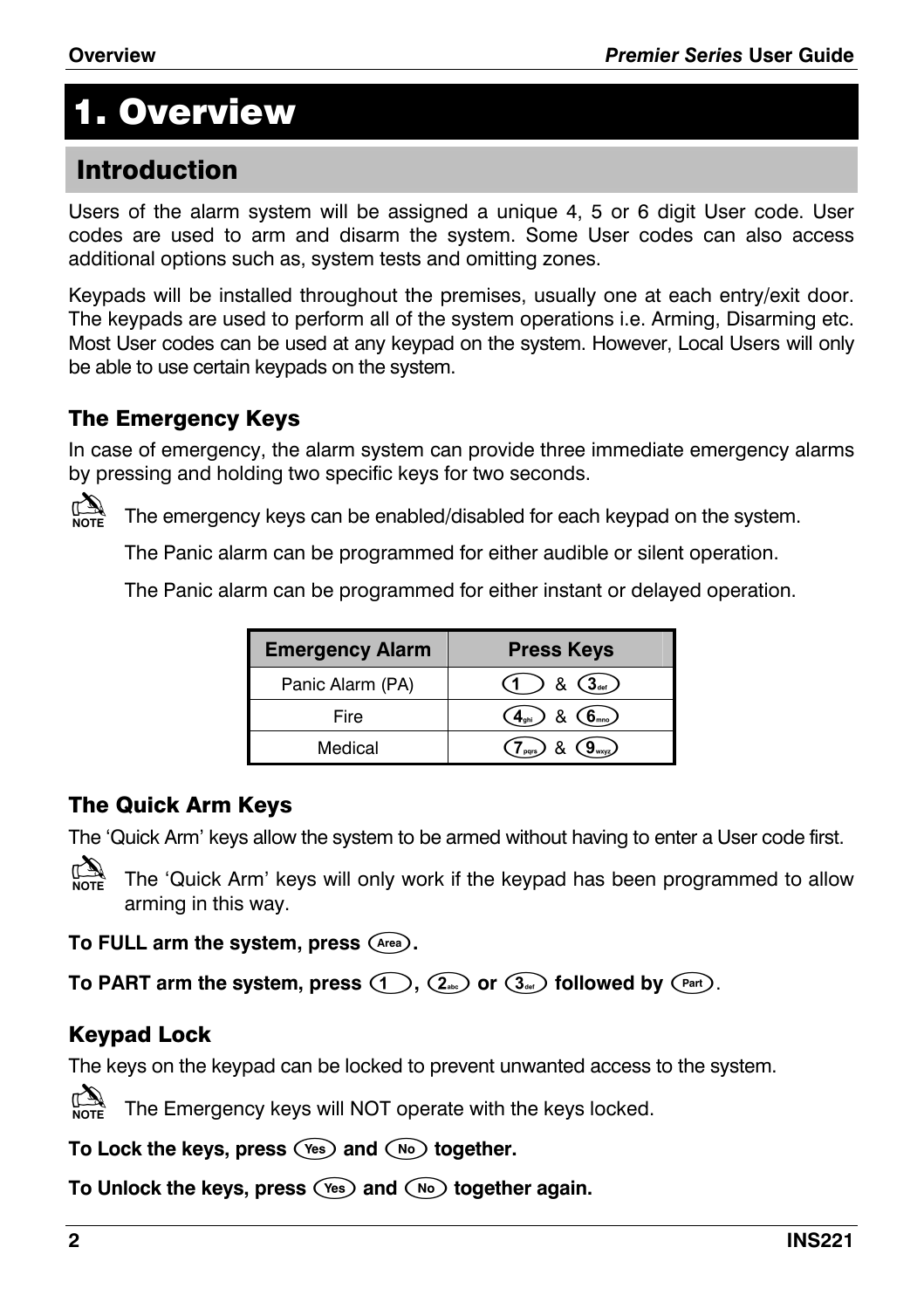#### LED Indicators

Five LED indicators have been provided to indicate the status of the system.

| <b>LED</b> | <b>Status</b> | <b>Meaning</b>                                                               |  |  |
|------------|---------------|------------------------------------------------------------------------------|--|--|
| Power      | On            | AC mains is present on the control panel                                     |  |  |
|            | Flashing      | AC Mains is not present, the control panel is running on the standby battery |  |  |
| Service    | On.           | The system requires attention, contact your installer                        |  |  |
|            | Off           | The system does NOT require attention                                        |  |  |
| Ready      | On            | All zones are secure and the system is ready to be armed                     |  |  |
|            | Off           | One or more zones are active                                                 |  |  |
|            | Flashing      | The system has zones (with the 'Force Omit' attribute) that are active       |  |  |
| Info.      | On.           | The system is armed (can also be programmed for other indications)           |  |  |
|            | Off           | The system is unarmed (can also be programmed for other indications)         |  |  |
| Omit       | On.           | One or more zones are omitted                                                |  |  |
|            | Off           | No zones are omitted                                                         |  |  |

# Zone Faults During Arming

Before attempting to arm the system, ensure that the premises [ar](#page-5-0)e secure (all doors and windows closed etc.) and the Ready light is on.

If an attempt is made to arm the system with any zones active (e.g. door ajar, open window, etc.) the internal sounders will bleep repeatedly (fault tone) and the display will show the zones that are active.

The fault tone will stop and the exit tone will resume when all zones are secure. If it is necessary to leave a zone open then it must be omitted (see page 9 for details).



If an active zone cannot be secured then it may be 'in fault', in this case contact the alarm company immediately.

### Arm Fail - Failing to Arm

If the exit procedure is started and zones are still 'Active' at the end of the exit procedure, an Internal alarm will occur (internal sounders only) and the strobe light on the external sounder will flash.



IN If this occurs the arm fail must be cleared and the zone in fault identified before the system can be armed (see page 6 for details on clearing an Arm Fail).

# The Ready LED

To help prevent faults during arming a Ready light has been provided, see table above for details on how the Ready LED operates.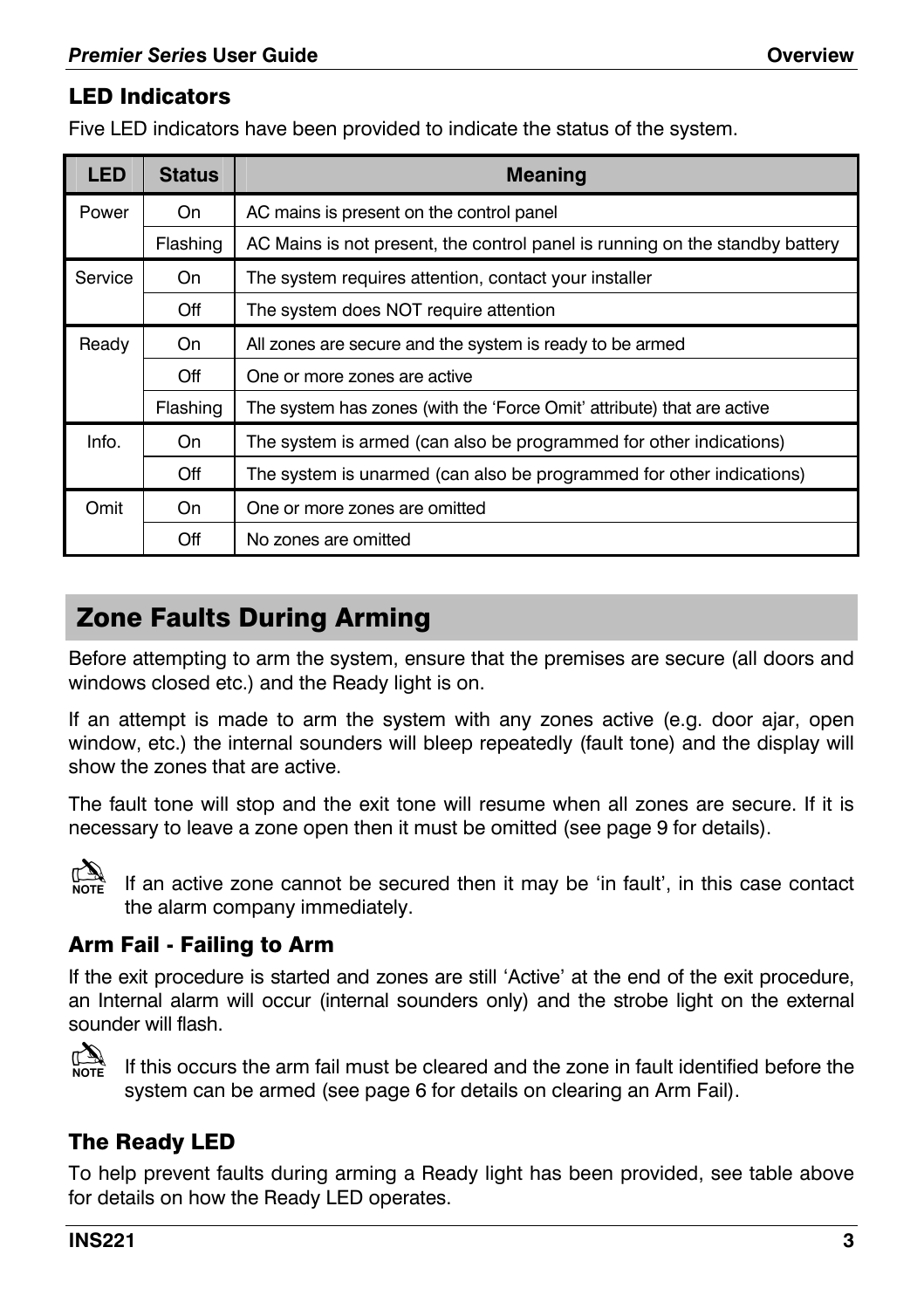# 2. Operating the Alarm System

# To FULL Arm the System

The system is **FULL Armed** when ALL zones are ON (not omitted).



! Your Installer may have programmed the system so that it can be set by just pressing  $(F<sub>area</sub>)$ , if this is the case then there is no need to enter the Us[er c](#page-8-0)ode below.

- **1. Ensure that the premises are secure (all doors and windows closed etc.) and the Ready light is on**
- **2. Enter a valid User code**  $(?)$   $(?)$   $(?)$
- **3. Press**  $\sqrt{Y}$  to arm

The exit tone will sound

**4. Leave the premises**

When the system has armed the exit tone will stop

# To PART Arm the System

The system is **PART Armed**, when ONE OR MORE zones have been left OFF (omitted) i.e. the landing or a bedroom.



The system is only **Part Armed** when zones are omitted using the 'Part Arm' procedure (omitting zones manually (see page 9 for details) is not classed as **Part Arming)**.

The bottom line of the display is programmable for each Part Arm.

Your Installer may have programmed the system so that it can be Part Armed by just pressing  $(1)$ ,  $(2)$ ,  $(3)$  or  $(3)$  followed by  $(3)$ , if this is the case then there is no need to enter the User code below.

**1. Ensure that the premises are secure (all windows and doors not being omitted are closed) and the Ready light is on** 

### **2. Enter a valid User code** (?)(?)(?)(?)

- **3. Press** (Part)
- **4. Use keys**!**-**"**to select the required Part Arm**
- **5. Press**  $\left(\text{Yes}\right)$  to arm normally or press  $\left(\text{Chime}\right)$  to arm silently

The exit tone will sound (if silent arm has not been selected)

**6. Leave the protected area**

When the system has armed, the exit tone (if sounding) will stop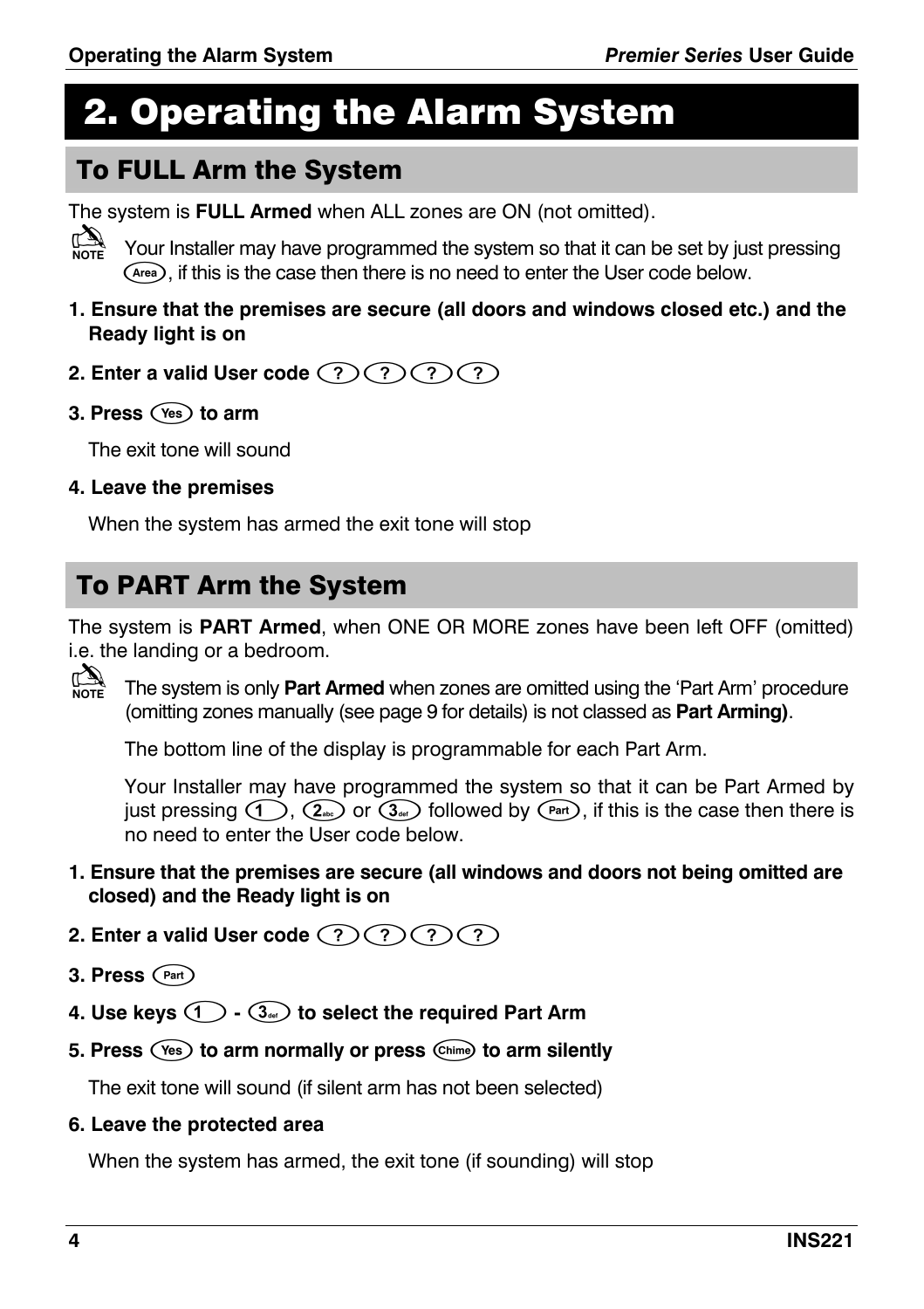# To ARM Individual Areas

If the system has been split up into separate areas of protection i.e. Area  $1 =$  House, Area 2 = Garage, Area 3 = Shed etc. These areas can be individually selected for **FULL** or **PART** arming as required.



Areas are selected by using keys  $\circled{1} \cdot \circled{8}_{\cdots}$  (the  $\circled{1}$  key can also be used to select an area followed by  $(\widehat{A_{\text{rea}}})$  or  $(\widehat{N_{\text{O}}})$ .

Only areas that exist on the system can be selected. (A 'Star' means the area can be selected and a 'Dot' means the area cannot be selected).

Pressing  $\left(\begin{smallmatrix}0\end{smallmatrix}\right)$  will select/deselect all areas, pressing  $\left(\begin{smallmatrix}A\text{red}\end{smallmatrix}\right)$  will toggle between the first 8 areas and the second 8 areas (where applicable).

- **1. Ensure that the premises are secure (all windows and doors not being omitted are closed) and the Ready light is on**
- 2. Enter a valid User code  $(?)(?)(?)(?)$
- **3. Press**'
- **4. Use keys**!**-**.**to select the required areas**
- **5. Press**  $\left(\sqrt{Yes}\right)$  or  $\left(\frac{Chime}{The}\right)$  to FULL arm the areas

Or

**5. Press**  $(\text{Part})$  (1),  $(2\pi)$  or  $(3\pi)$  followed by  $(\text{Test})$  or  $(\text{Sim})$  to PART arm the areas

The exit tone will sound (if silent arm has not been selected)

#### **6. Leave the premises**

When the system has armed, the exit tone (if sounding) will stop

# To DISARM the System

The entry time is divided into two sections, the Entry time and the  $2<sup>nd</sup>$  Entry time. If the Entry time expires, an Internal alarm will occur and the  $2<sup>nd</sup>$  Entry time will start. If the  $2<sup>nd</sup>$ Entry time expires, an Intruder alarm will occur (all internal and external sounders).



NOTE It is perfectly normal for the 2<sup>nd</sup> Entry time to be programmed as zero, in which case, an Intruder alarm will occur as soon as the Entry time expires.

#### **1. Enter the premises via the designated entry point**

The entry tone will start

#### 2. Enter a valid User code (?) (?) (?)

The entry tone will stop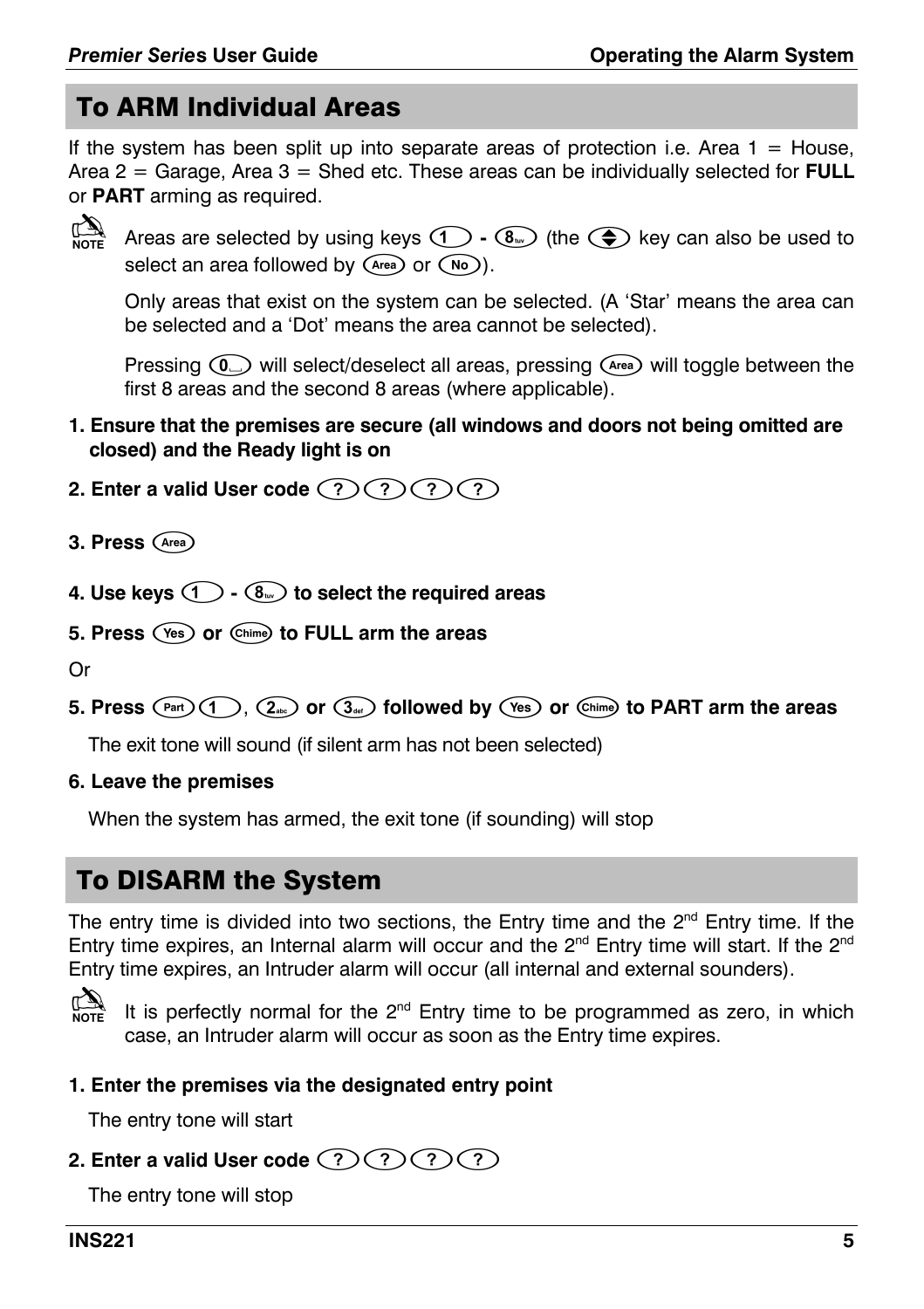# <span id="page-5-0"></span>To DISARM the System When Not in Entry

- **1. Enter a valid User code**  $(?)$   $(?)$   $(?)$
- **2. Press**\*

# To CANCEL the Exit Mode

Once the exit mode has been started you should leave the premises immediately, however, if for some reason you decide not to leave, the exit mode must be cancelled.

#### **1. Enter a valid User code**  $(?)$   $(?)$   $(?)$

**2. Press**  $Yes$ 

<span id="page-5-1"></span>The exit tone will stop.

# To CLEAR an Arm Fail

When the system tries to arm with zones active (open), the internal sounders will sound and the external strobe will be flashing to indicate a problem. For details on preventing an Arm Fail condition, please refer to page 3.



If you were not present when the Arm Fail occurred or you do not clear the Arm Fail, the internal sounders will continue to sound and the external strobe will continue to flash.

**1. Enter a valid User code** (?) (?) (?) (?)

The internal and external sounders will stop, the external strobe will continue to flash and the number of the zone that caused the Arm Fail will be displayed.

### **2. Enter a valid User code (?) (?) (?) and press** (Reset)

# To SILENCE an Alarm

When an alarm occurs on the system, the internal and external sounders will normally sound for a pre-programmed time (normally 15 minutes).



If you were not present when the alarm activated, the internal and external sounders may have already stopped but the external strobe will still be flashing.

When alarm information is being displayed, pressing the SCROLL key will slow down the display and also allow manual scrolling through the events.

### **1. Enter a valid User code** (?)(?)(?)(?)

The internal and external sounders will stop and the number of the zone that caused the alarm will be displayed.

The alarm now needs to be reset.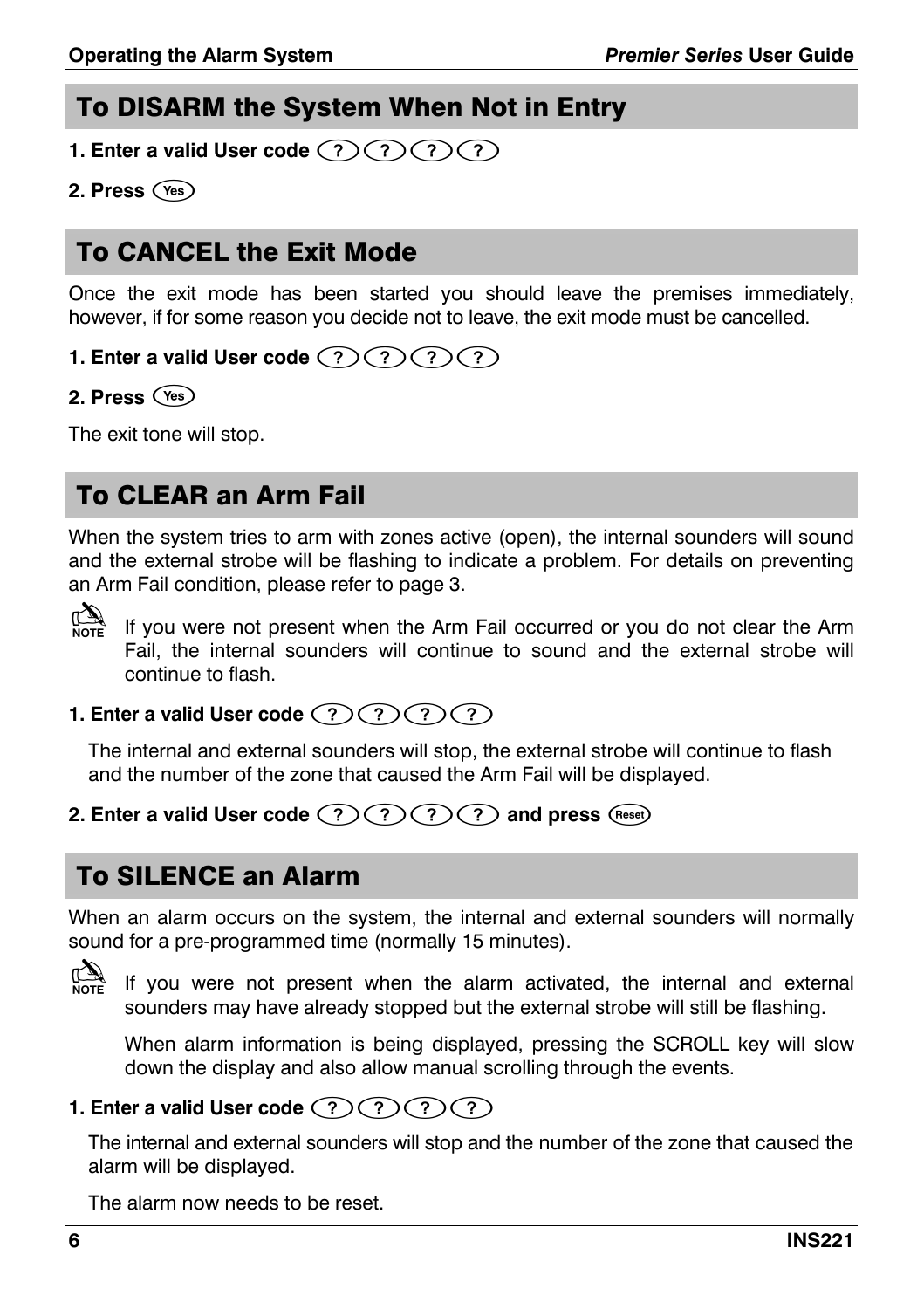# To DISPLAY the cause(s) of System Alerts (Alarms)

When silencing an alarm or unsetting the system after an alarm, the number of the zone(s) will be displayed on the keypad. If several zones were triggered, the display will scroll through each in turn.

After noting the cause of the alarm, the system can be reset as described in 'RESET After an Alarm' below.

## System Alerts

When the system has faults to display, or has not been reset after an alarm condition, the display may show 'SYSTEM ALERTS'.

### Enter a valid User code (?)(?)(?)(?)

Any alarms or faults will be displayed. If several fault or alarm conditions have been triggered, the display will scroll through each in turn.

After noting the cause of the alarm or fault, the system can be reset as described in 'RESET After an Alarm' below.



Some action may be required to clear the cause of the alarm or fault in order to successfully reset the panel.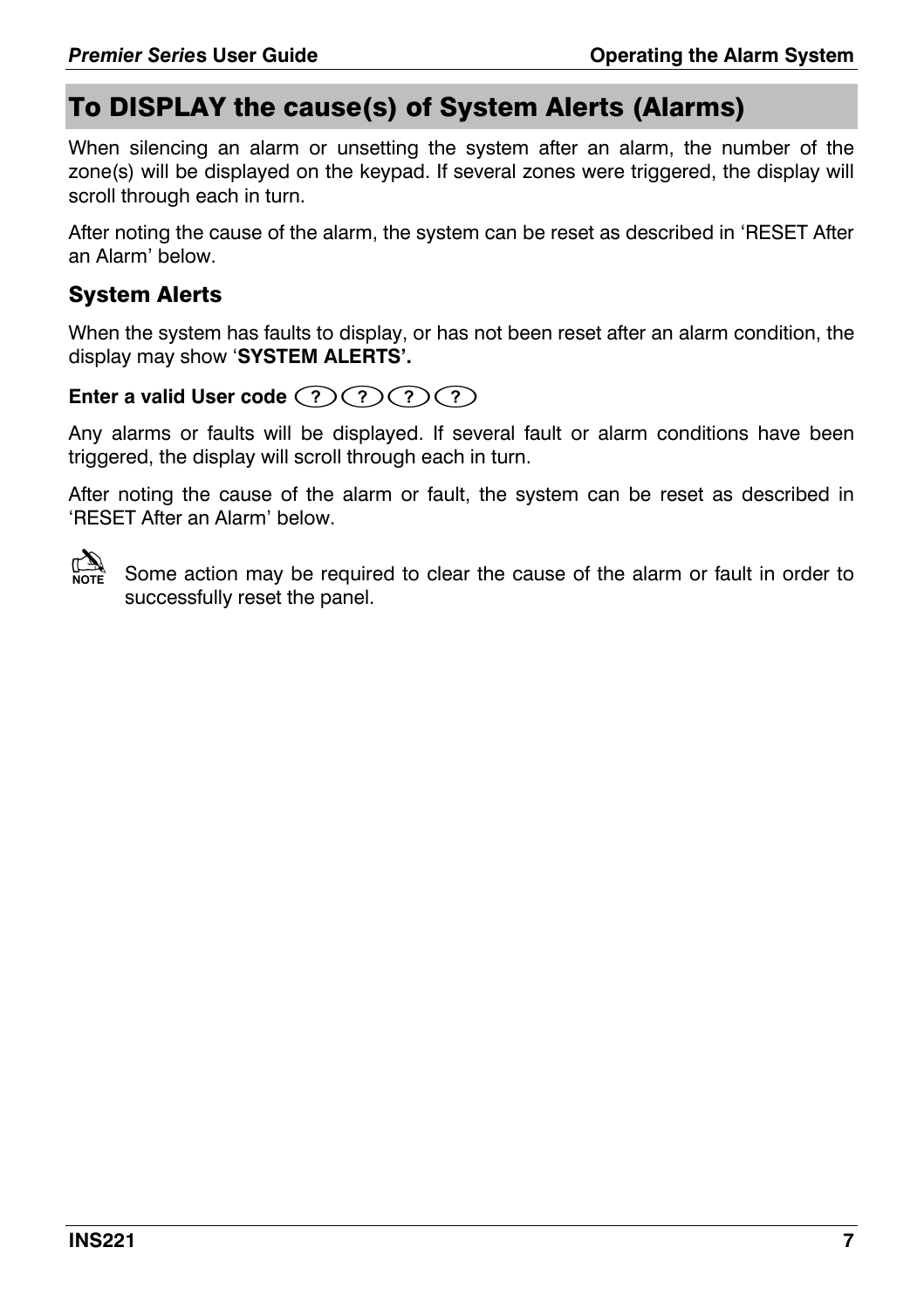# To RESET After an Alarm

If the display shows 'SYSTEM ALERTS', follow the steps described in 'To DISPLAY the causes of System Alerts' abo[ve,](#page-5-1) before attempting to reset.

#### USER Reset

Once the alarm has been silenced (see page 6 for details), the system will need to be reset.



If the system has been programmed, to be reset by an Engineer, pressing (Reset) will not return the display to normal, if this is the case see ENGINEER Reset for details.

The system may have been programmed to be reset by Anti-code, if this is the case, see ANTI-CODE Reset for details.

- **1. Enter a valid User code** (?)(?)(?)(?)
- 2. Press (Reset)

The external strobe will stop, the system will chime and the display will return to normal.

## ENGINEER Reset

If the system has been programmed to be reset by an Engineer following an alarm activation, you will still be able to silence the alarm by entering a valid User code (see page 6 for details).

 $\sum_{\text{NOTE}}$  The system cannot be armed again until the alarm has been reset.

**1. Contact the telephone number on the display (if programmed) or the telephone number on the last page of this User Guide** 

# ANTI-CODE Reset

If the system has been programmed to be reset using an Anti-Code following an alarm activation, you will still be able to silence the alarm by entering a valid User code (see page 6 for details).



The system cannot be armed again until the alarm has been reset.

- **1. Enter a valid User code**  $(?)$   $(?)$   $(?)$
- 2. Press (Reset)

The display will show a random code number i.e. 4281.

**3. Contact the telephone number on the display (if programmed) or the telephone number on the last page of this User Guide and quote the random code number** 

You will be given a 4-digit Anti-Code i.e. 5624.

- **4. Enter the Anti-code that has been given to you**  $(?)(?)(?)(?)$
- **5. Press**  $\left(\sqrt{165}\right)$

If the Anti-code is correct, the keypad will bleep to indicate that the system has been reset and the display will return to normal.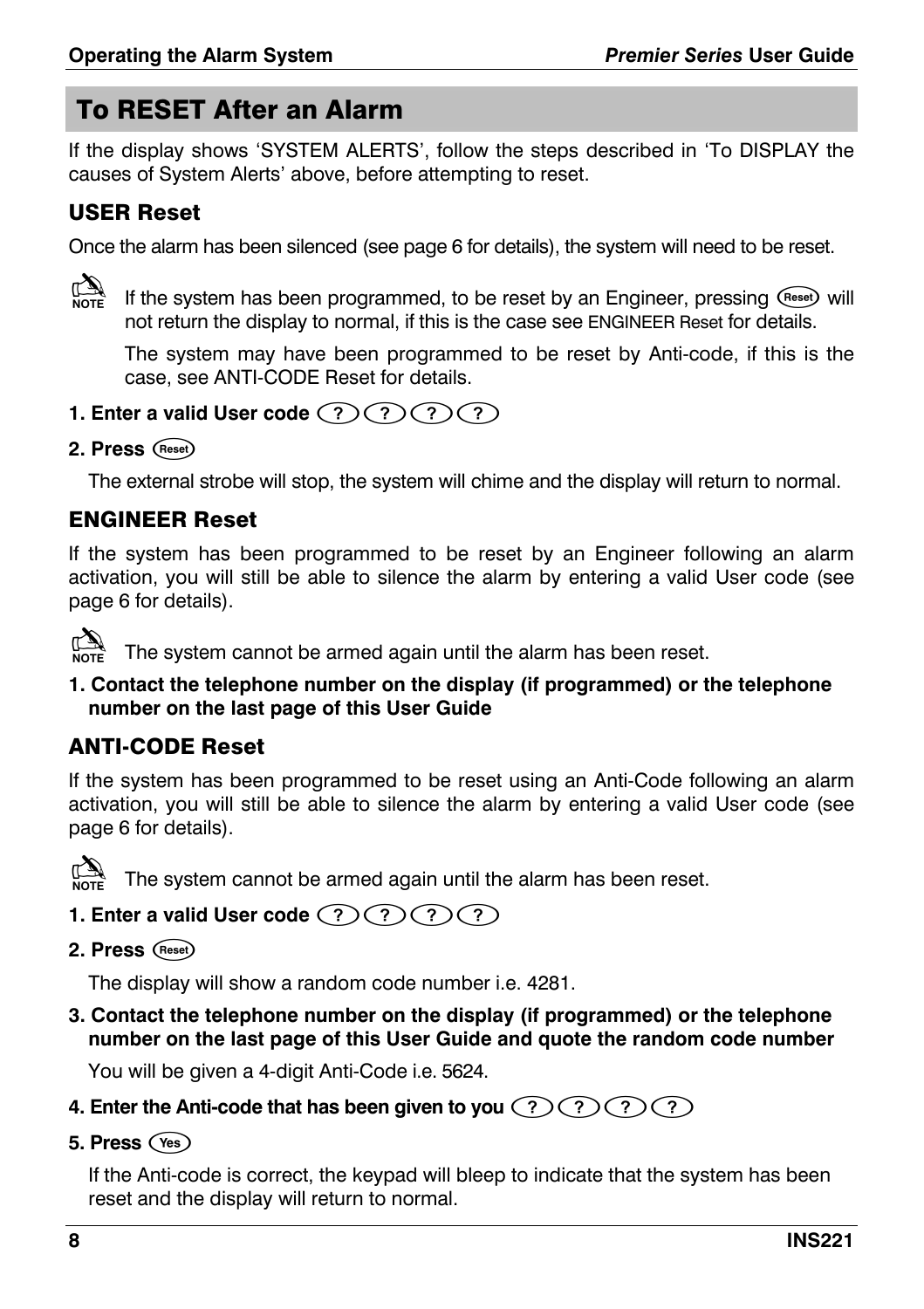# <span id="page-8-0"></span>To OMIT Zones

It is possible to exclude (omit) individual zones when arming i.e. if a zone is 'in fault'. Users with access to this function can only omit zones that have been programmed as 'Omittable'.



If it the zone can be omitted, there will be a 'Star' to the right of the zone number. Only zones that have the 'Omit' attribute assigned to them can be omitted.

A 'Star' will appear to the left of the zone number to indicate that the zone has been selected for omitting.

All omitted zones will be automatically reinstated the next time the system is disarmed, unless programmed otherwise.

To re-instate zones manually, simply follow the instructions again. However, when the  $(0<sub>mit</sub>)$  key is pressed on this occasion, the zones will be re-instated.

- **1. Enter a valid User code (?) (?) (?) and press** ( $\circ$ mit)
- **2. Enter the zone number**  $(?)$   $(?)$

#### **3. Press**  $(\widehat{0}_{\text{init}})$  **to omit the selected zone**

Repeat for other zones if required.

**4. Press** 4 **when finished**

Continue to arm the system as normal.

# The Turn CHIME On and Off

The system can be set up so that activating (opening) certain zones will cause the internal sounders to chime. This would normally be used on a front door, exit button etc.



Zones will only cause the internal sounders to chime if they are selected for chime (see page Master User Guide for details on selecting which zones chime).

Once a zone has been selected for chime, the Chime facility can be manually turned on and off as required.



 $\mathbb{C}\mathbb{R}$  The system can also be programmed to automatically turn chime on and off under certain conditions i.e. certain times of the day, door left open etc.

If no zones have been programmed for Chime, then turning Chime on and off will have no effect.

**1. Press** (Chime) **1. Press** (Chime)

The Chime tone will sound. The Error tone will sound.

### To turn CHIME On To turn CHIME Off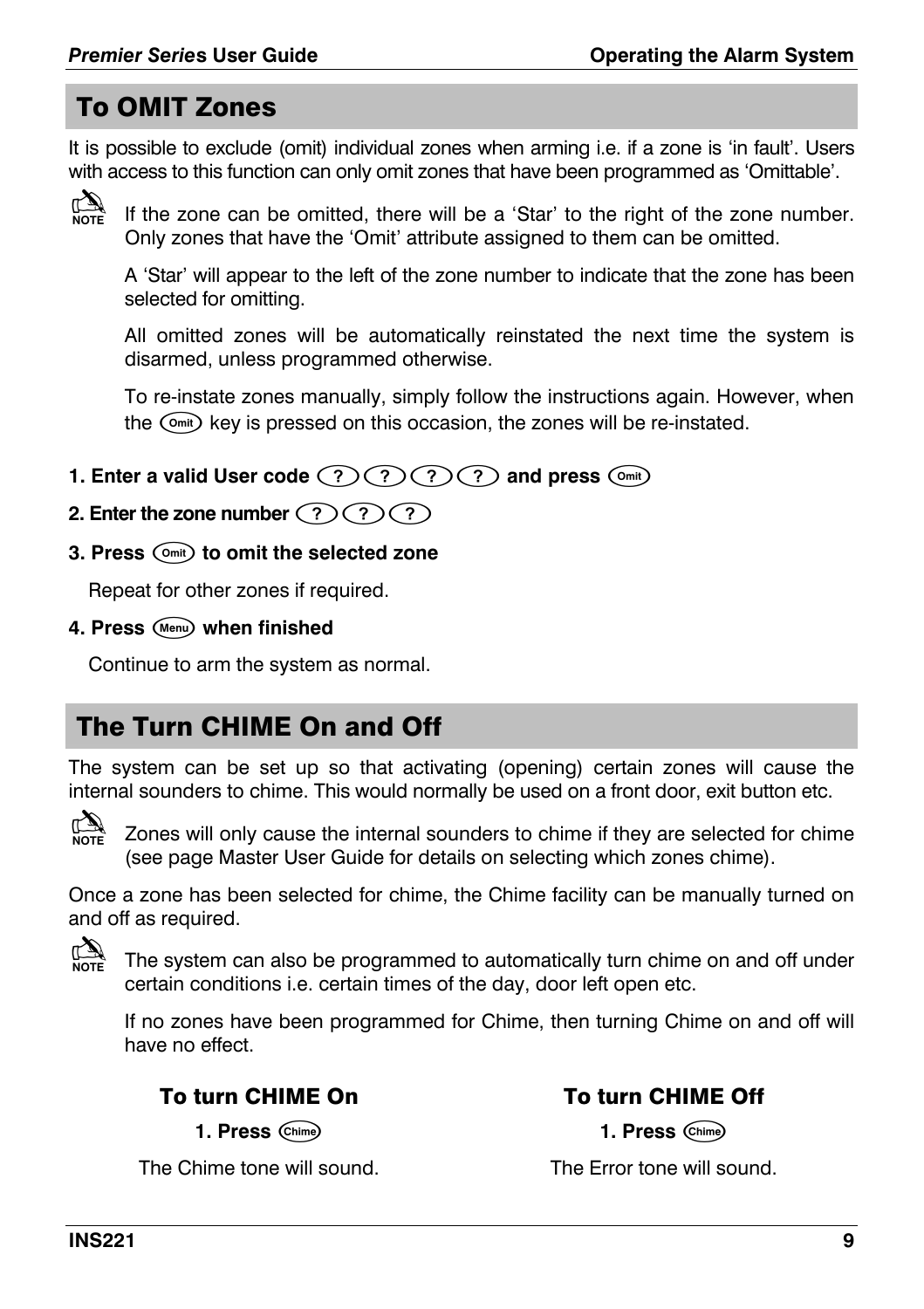# To CHANGE Your User Code

Users with access to this option can change their own User codes. User codes are unique to each user and can be 4, 5 or 6 digits long.



Only the User code that is entered to access the change code menu will be changed.

**Before changing your code, it is vital that you memorise or write down the new code you are about to program. Failure to remember your code will require an engineer visit to re-program a new code for you. This may incur a call-out charge.** 

- **1. Enter the User code that requires changing**  $(?)(?)(?)(?)$
- 2. Press (Menu)
- **3. Press**\*
- **4. Press**(
- **5. Press**\*
- **6. Enter a new 4, 5 or 6-digit User code** ,,,,
- **7. Press**  $\left(\sqrt{4} \cdot \text{s}\right)$  to accept the new code
- **8. Press** 1**to exit the menu**

The display will return to normal.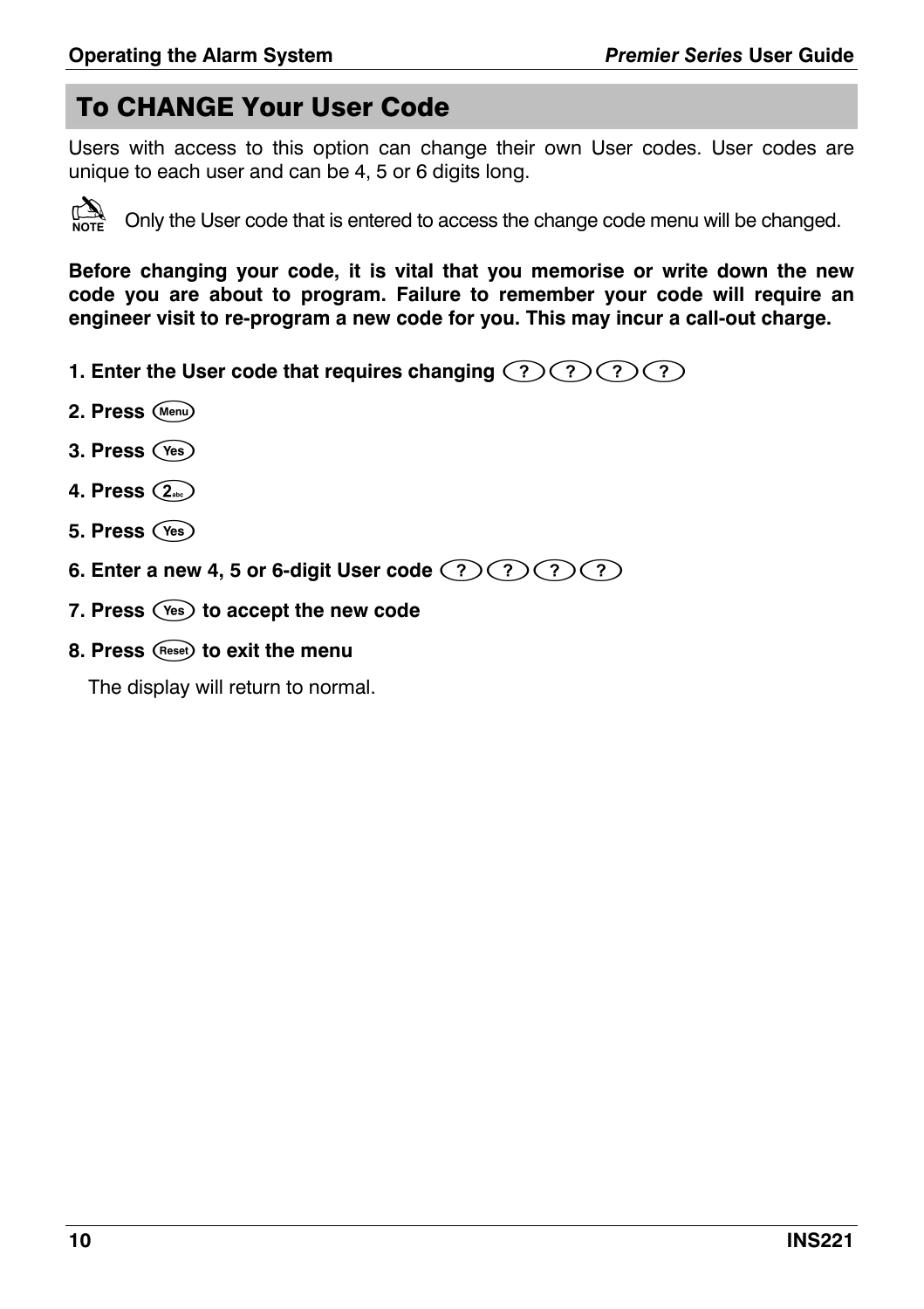# 3. Quick Reference Guide

| <b>Operation</b><br><b>Description</b> |                                                                                                                                                                                                                                                                   | <b>Action</b>                                                                                               |  |  |
|----------------------------------------|-------------------------------------------------------------------------------------------------------------------------------------------------------------------------------------------------------------------------------------------------------------------|-------------------------------------------------------------------------------------------------------------|--|--|
| To Full Arm the System                 | Enter a valid User code<br>Press Yes (or press Chime to arm silently)                                                                                                                                                                                             | のののの<br>(Yes) Or (Chime)                                                                                    |  |  |
| To Part Arm the System                 | Enter a valid User code<br>② ② ② ② ②<br>Press Part<br>$(\overline{Part})$<br>Select Required Part Arm<br>$\left(\bigcap_{n}$ , $\left(\overline{2}_{\text{abs}}\right)$ or $\left(\overline{3}_{\text{sub}}\right)$<br>Press Yes (or press Chime to arm silently) |                                                                                                             |  |  |
| To Arm Individual Areas                | Enter a valid User code<br>Press Area<br>Select Required Area using keys 1 - 8<br>Press Yes (or press Chime to arm silently)                                                                                                                                      | (Yes) Or (Chime)<br>⑦⑦⑦⑦<br>(Area)<br>$\textcircled{1}$ - $\textcircled{8}_{\text{uv}}$<br>(Yes) Or (Chime) |  |  |
| To Disarm the System                   | Enter a valid User code<br>Press Yes (if the entry mode was not started)                                                                                                                                                                                          | $\mathcal{O} \mathcal{O} \mathcal{O} \mathcal{O}$<br>(Yes)                                                  |  |  |
| To Cancel the Exit Mode                | Enter a valid User code<br>Press Yes                                                                                                                                                                                                                              | ⑦⑦⑦⑦<br>(Yes)                                                                                               |  |  |
| To Clear an Arm Fail                   | Enter a valid User code<br><b>Press Reset</b>                                                                                                                                                                                                                     | ⑦⑦⑦⑦<br>(Reset)                                                                                             |  |  |
| To Silence an Alarm                    | Enter a valid User code                                                                                                                                                                                                                                           | ⑦⑦⑦⑦                                                                                                        |  |  |
| To Reset After an Alarm                | Enter a valid User code<br><b>Press Reset</b>                                                                                                                                                                                                                     | ⑦⑦⑦⑦<br>(Reset)                                                                                             |  |  |
| To Engineer Reset                      | Contact Your Installation Company                                                                                                                                                                                                                                 |                                                                                                             |  |  |
| To Anti-code Reset                     | Enter a valid User code<br><b>Press Reset</b><br>Contact Your Alarm Receiving Centre<br>Quote 4-digit code shown on display<br>Enter 4-digit code given by Receiving Centre<br>Press Yes                                                                          | $\mathcal{O} \mathcal{O} \mathcal{O} \mathcal{O}$<br>(Reset)<br>Quote: ????<br>⑦⑦⑦⑦<br>(Yes)                |  |  |
| To Omit Zones                          | Enter a valid User code<br>Press Omit<br>Enter Zone Number(s)<br>Press Omit to toggle omit status on/off<br>Press Menu when finished<br>Press Yes to Arm                                                                                                          | ⑦⑦⑦⑦<br>(0)<br>⑦⑦⑦<br>(Omit)<br>(Menu)<br>$(\mathsf{Yes})$                                                  |  |  |
| Turn Chime On/Off                      | Press Chime Once to Turn ON<br>Press Chime Again to Turn OFF                                                                                                                                                                                                      | (Chime)<br>(Chime)                                                                                          |  |  |
| To Change User Code                    | Enter a valid User code<br>Press Menu followed by Yes<br>Press 2 followed by Yes<br>Enter a new 4, 5 or 6 digit User code<br>Press Yes to accept<br>Press Reset to return to the normal display                                                                   | ①⑦⑦⑦<br>(Menu) (Yes)<br>$(2)$ (Yes)<br>⑦⑦⑦⑦<br>$(\mathsf{Yes})$<br>(Reset)                                  |  |  |